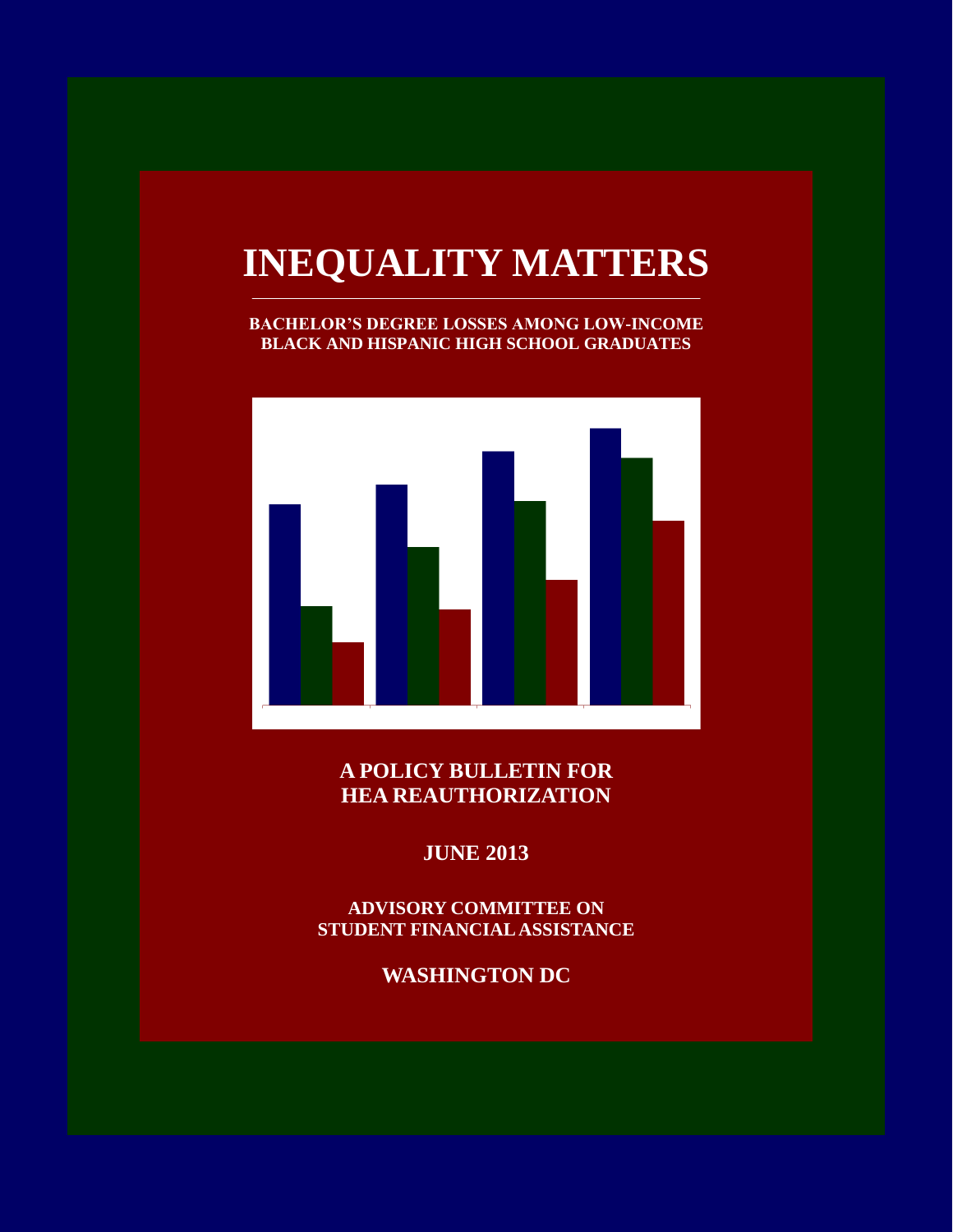# **ADVISING CONGRESS AND THE SECRETARY OF EDUCATION FOR OVER 25 YEARS**

**Advisory Committee on Student Financial Assistance**

**80 F Street NW, Suite 413 Washington DC 20202-7582**

> **Tel: 202/219-2099 Fax: 202/219-3032**

# **ACSFA@ed.gov www.ed.gov/acsfa**

The Advisory Committee on Student Financial Assistance (Advisory Committee) is a Federal advisory committee chartered by Congress, operating under the Federal Advisory Committee Act (FACA); 5 U.S.C., App.2). The Advisory Committee provides advice to the Secretary of the U.S. Department of Education on student financial aid policy. The findings and recommendations of the Advisory Committee do not represent the views of the Agency, and this document does not represent information approved or disseminated by the Department of Education,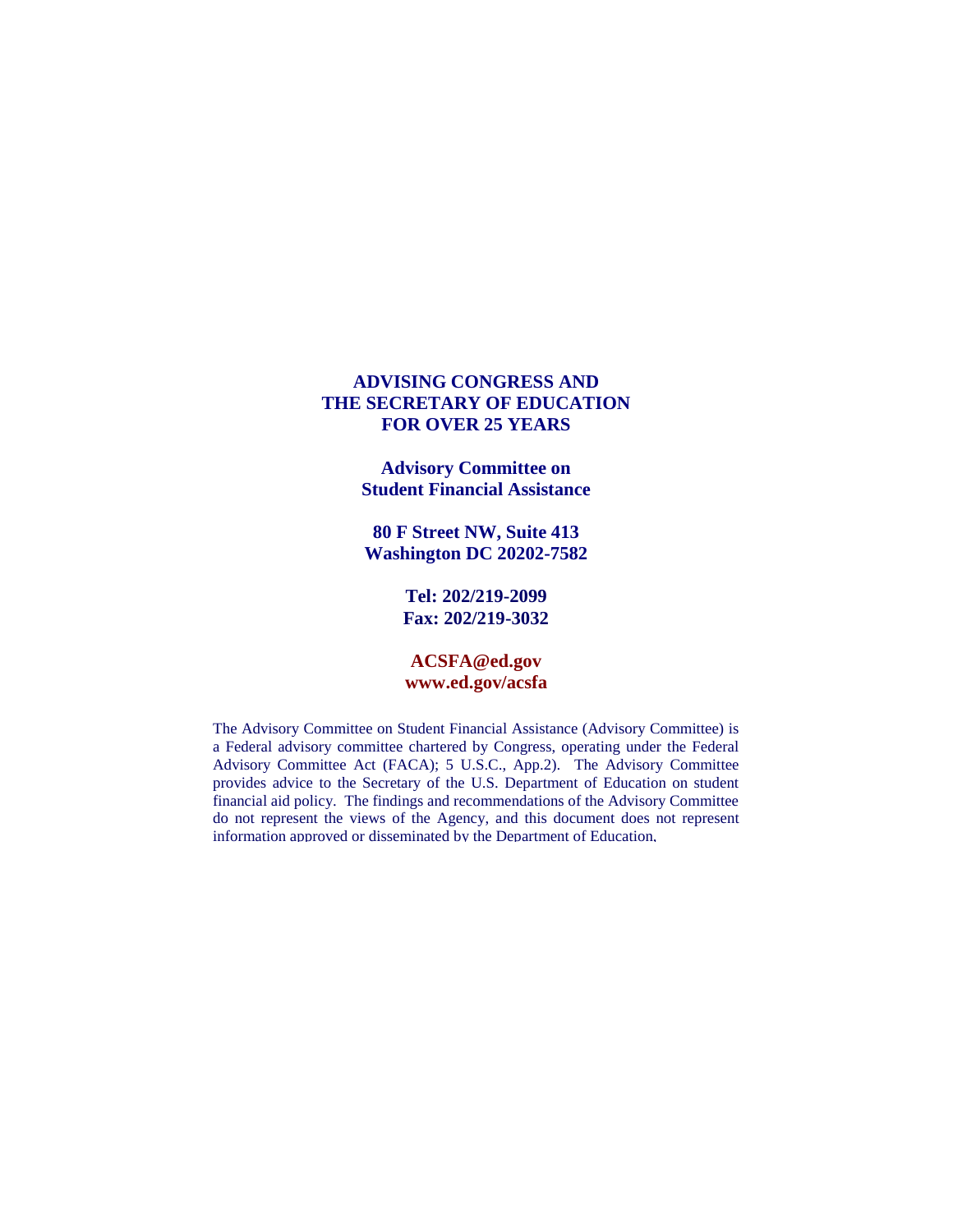# **EXECUTIVE SUMMARY**

The Advisory Committee's 2010 report, *The Rising Price of Inequality*, found that need-based grant aid from all sources was inadequate by examining the enrollment and completion rates of low-income high school graduates who seek to earn a bachelor's degree and are qualified to gain admission to a 4-year college. The major finding was that the rates were declining rapidly. The impact of this trend can be seen in Census data, which show that educational attainment of 25- to 34-year-old Americans is now lower than the level of their peers who are 35 to 44 years old.

To inform reauthorization of the Higher Education Act (HEA), this bulletin extends the findings of the Committee's 2010 report by focusing on the enrollment and completion of low-income **Black** and **Hispanic** high school graduates who had taken at least Algebra II and could gain admission to a 4-year college. There are five findings:

- **Financial Concerns**. Concerns about rising college expenses and financial aid, which has failed to keep pace with those expenses, are undermining the 4-year college enrollment of these students. **(Table 1)**
- **Enrollment Shifts**. Rising net prices, as a percentage of family income, are causing initial enrollment to shift away from 4-year colleges, with increases in no enrollment in postsecondary education. **(Table 2)**
- **Declining Completion Rates**. Enrollment shifts away from 4-year colleges, together with falling rates of persistence, are undermining rates of bachelor's degree completion. **(Table 4)**
- **Bachelor's Degree Losses**. Declining rates of college completion signal that over one million bachelor's degrees, in absolute terms, were lost last decade and even more will be lost in the future. **(Table 5)**

### **Bachelor's degree losses this decade among low-income Black and Hispanic high school graduates who took at least Algebra II will exceed the 1.4 million level of last decade.**

 **Increasing Inequality**. Large losses in bachelor's degree completion will exacerbate existing disparities in educational attainment, by race, ethnicity, and family income, for the foreseeable future. **(Table 6)**

These findings have major implications for HEA reauthorization and proposals to modify federal need-based grant aid should be evaluated in the context of these losses. In this regard, five proposals currently under discussion deserve special scrutiny. If implemented, these proposals are likely to further undermine the 4-year college enrollment, persistence, and completion of qualified low-income high school graduates, particularly minority students, and worsen inequality in national educational attainment by income, race, and ethnicity.

# **POLICIES WHICH WOULD UNDERMINE ACCESS AND WORSEN INEQUALITY IN COLLEGE COMPLETION**

- **Denying Aid to Students Based on Risk of Non-Completion**
- **Demanding Budget-Neutral Funding of Title IV Student Aid**
- **Eliminating Pell Grants to Fund Block Grants to the States**
- **Dismantling Partnerships in Need-Based Student Grant Aid**
- **Relying Exclusively on Improvements to Student Aid Delivery**

These proposals disregard rising college expenses facing low-income students and the skyrocketing loan burden described in the Advisory Committee's November 2012 policy bulletin (ACSFA, 2012c). Policymakers should consider their likely negative impact on college enrollment and completion and, at a minimum, require that the proposals be pilot tested before implementation. See *Policy Implications* on **page 5** for a more detailed discussion.

In its 2010 report, the Advisory Committee recommended that need-based grant aid from all sources be increased. In particular, the 2010 report cautioned that the steady erosion in the purchasing power of Pell Grants must be reversed if any progress is to be made in ensuring equal educational opportunity and success in higher education. Without such increases, inequality in access and completion will steadily worsen – as will inequality in national income.

**80 F Street NW • Suite 413 • Washington DC 20202-7582** 

**An independent committee created by Congress to advise on higher education and student aid policy**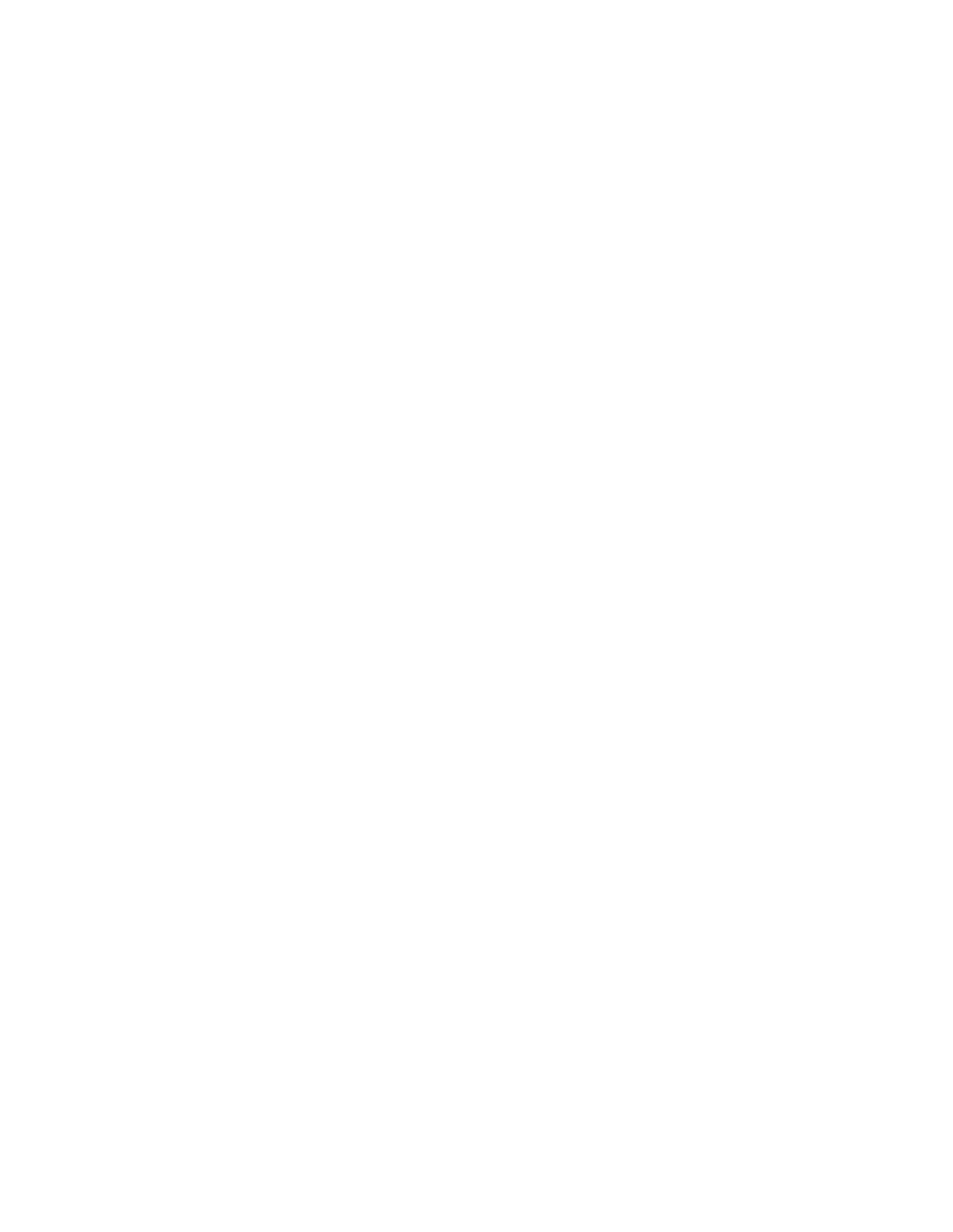# **PROJECTING BACHELOR'S DEGREE COMPLETION RATES**

Congress charged the Advisory Committee in the *Higher Education Opportunity Act* of 2008 with monitoring and reporting on the condition of college access, persistence, and completion of low-income students. The Committee's 2010 report, *The Rising Price of Inequality*, sought to fulfill that mandate by providing insights drawn from the invaluable longitudinal studies conducted by the National Center for Education Statistics (NCES) – critical data that track the experiences of high school graduates through college. Adequacy of grant aid from all sources was assessed in the report by examining the enrollment and persistence rates of low-income high school graduates who seek to earn a bachelor's degree and are qualified to gain admission to a 4-year college.

- Between 1992 and 2004, prices net of all grant aid at 4-year public colleges rose as a percentage of family income for lowincome high school graduates from **41%** to **48%**. This resulted in rising family financial concerns about college expenses and financial aid among parents and students.
- From 1992 to 2004, initial college enrollment rates of low-income high school graduates who had taken at least Algebra II shifted lower from **54%** to **40%** in 4-year colleges and higher from **21%** to **30%** in 2-year colleges.
- To project the shift's impact on bachelor's degree completion of the 2004 high school class, the bachelor's degree completion rates of the 1992 class were used – assuming that persistence had been constant over the period. These rates were **61%** for those starting at a 4-year college and **19%** for those starting at a 2-year college.
- Bachelor's degree losses among low-income 2004 high school graduates who took at least Algebra II and started either at a 4-year college or a 2-year college were projected to be over **400,000** with decade-wide losses over **4 million**.

The tables below replicate these analyses and calculations and show that rising financial concerns about college expenses and financial aid took an even greater toll on those low-income high school graduates who were **Black** and **Hispanic**, with serious implications for inequality of bachelor's degree completion by income, race, and ethnicity.

| <b>TABLE 1: EXPECTATIONS, FINANCIAL CONCERNS, AND STEPS TOWARD</b><br><b>ENROLLMENT OF LOW-INCOME HIGH SCHOOL GRADUATES IN 2004</b><br><b>High School Graduates Who Had Taken at Least Algebra II</b> |                         |     |            |     |  |  |  |  |
|-------------------------------------------------------------------------------------------------------------------------------------------------------------------------------------------------------|-------------------------|-----|------------|-----|--|--|--|--|
| <b>Percent of Low-Income High School Graduates:</b><br><b>Hispanic</b><br><b>All Other</b><br><b>Black</b>                                                                                            |                         |     |            |     |  |  |  |  |
| Who Expected in 10 <sup>th</sup> Grade to Earn a Bachelor's Degree                                                                                                                                    |                         | 86% | 83%        | 86% |  |  |  |  |
| <b>Whose Parents in 10<sup>th</sup> Grade</b>                                                                                                                                                         | <b>College Expenses</b> | 75% | <b>78%</b> | 52% |  |  |  |  |
| <b>Were "Very Concerned" about:</b>                                                                                                                                                                   | <b>Financial Aid</b>    | 91% | 94%        | 83% |  |  |  |  |
| Who in 12 <sup>th</sup> Grade Were                                                                                                                                                                    | <b>College Expenses</b> | 55% | 49%        | 39% |  |  |  |  |
| "Very Concerned" about:                                                                                                                                                                               | <b>Financial Aid</b>    | 83% | 80%        | 68% |  |  |  |  |
| <b>Who Took SAT or ACT</b>                                                                                                                                                                            |                         | 86% | 76%        | 84% |  |  |  |  |
| Who Planned in 12 <sup>th</sup> Grade to Enroll in a 4-Year College                                                                                                                                   |                         | 81% | 71%        | 79% |  |  |  |  |
| <b>Who Applied for Financial Aid</b>                                                                                                                                                                  |                         | 87% | <b>78%</b> | 82% |  |  |  |  |
| Who Applied to a 4-Year College within 2 Years of Graduation                                                                                                                                          |                         | 70% | 59%        | 66% |  |  |  |  |
| Who Enrolled in a 4-Year College within 2 Years of Graduation                                                                                                                                         |                         | 41% | $31\%$     | 43% |  |  |  |  |

**Source: Estimates based on the National Education Longitudinal Study of 1988/2000 and Education Longitudinal Study of 2002/2004**

The path from  $10<sup>th</sup>$  grade expectations to initial college enrollment taken by low-income high school graduates in 2004 who had taken at least Algebra II is shown in **Table 1**.

- For low-income **Black** high school graduates, 86% in 10<sup>th</sup> grade expected to earn a bachelor's degree but only **41%** enrolled in a 4-year college.
- For low-income **Hispanic** high school graduates,  $83\%$  in  $10<sup>th</sup>$  grade expected to earn a bachelor's degree but only **31%** enrolled in a 4-year college.

Overall, the path taken by other low-income high school graduates (overwhelmingly **White** and **Asian**) is similar: from **86%** to **43%**.

However, while financial concerns are undermining the 4-year college enrollment of their peers as well, **Black** and **Hispanic** students are overrepresented among low-income high school graduates.

**Financial concerns about college expenses and financial aid are undermining the 4-year college enrollment of Black and Hispanic high school graduates.**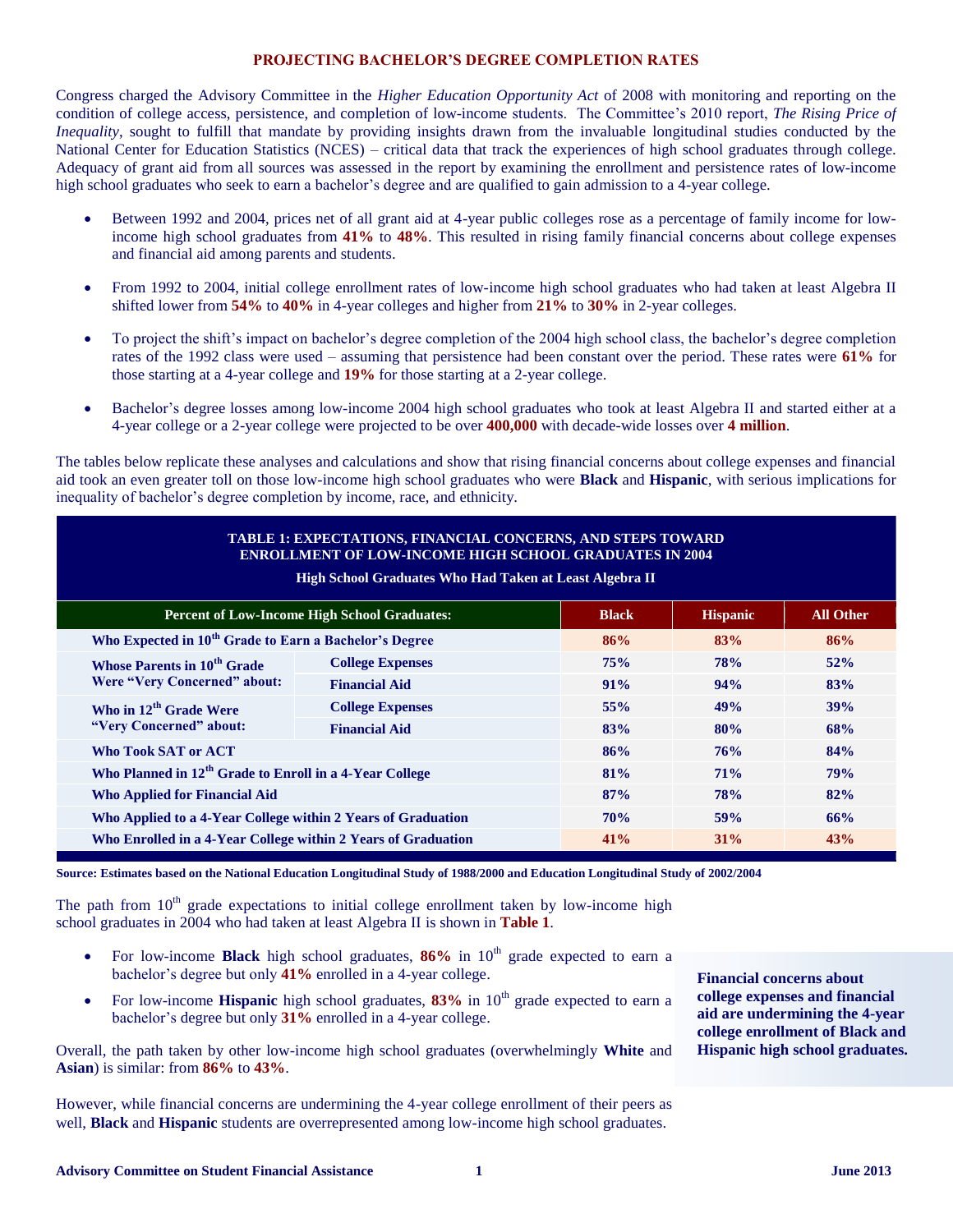# **TABLE 2: INITIAL COLLEGE ENROLLMENT OF LOW-INCOME HIGH SCHOOL GRADUATES IN 1992 AND 2004**

**High School Graduates Who Had Taken at Least Algebra II**

| <b>Race/Ethnicity of</b><br><b>Low-Income High</b><br><b>School Graduates</b> | <b>Percent Initially Enrolled in:</b> |        |                |      |                |       |        |      |  |  |
|-------------------------------------------------------------------------------|---------------------------------------|--------|----------------|------|----------------|-------|--------|------|--|--|
|                                                                               | <b>4-Year College</b>                 |        | 2-Year College |      | Other College* |       | No PSE |      |  |  |
|                                                                               | 1992                                  | 2004   | 1992           | 2004 | 1992           | 2004  | 1992   | 2004 |  |  |
| <b>Black</b>                                                                  | 53%                                   | 41%    | 17%            | 23%  | 4%             | $7\%$ | 26%    | 29%  |  |  |
| <b>Hispanic</b>                                                               | 48%                                   | $31\%$ | 26%            | 34%  | 2%             | 6%    | 24%    | 30%  |  |  |
| <b>All Other</b>                                                              | 59%                                   | 43%    | 18%            | 27%  | 3%             | $4\%$ | 20%    | 26%  |  |  |

**Source: Estimates based on the National Education Longitudinal Study of 1988/2000 and Education Longitudinal Study of 2002/2004 \*Includes for-profit and less-than-two-year institutions.**

> Financial concerns about college expenses and financial aid have caused initial college enrollment (within two years of high school graduation) of low-income **Black** and **Hispanic** high school graduates who had taken at least Algebra II to shift from 1992 to 2004, as shown in **Table 2**:

- lower in 4-year colleges: **53%** to **41%** and **48%** to **31%**, respectively;
- higher in 2-year colleges: **17%** to **23%** and **26%** to **34%**, respectively; and
- higher in no postsecondary education: **26%** to **29%** and **24%** to **30%**, respectively.

Shifts among all other low-income high school graduates were mostly less severe: lower in 4-year colleges, **59%** to **43%**; higher in 2-year colleges, **18%** to **27%**; and higher in no postsecondary education, **20%** to **26%.** Driven by the rising net price of 4-year public college – approaching **50%** of family income – financial concerns are undermining the 4-year college enrollment of lowincome high school graduates, particularly minority students.

# **TABLE 3: BACHELOR'S DEGREE COMPLETION RATES BY YEAR 2000 OF LOW-INCOME 1992 HIGH SCHOOL GRADUATES**

**High School Graduates Who Had Taken at Least Algebra II**

| <b>Race/Ethnicity of</b>                          |                                   | <b>Initially Enrolled in a 4-Year College</b>                                                                                                 |            | <b>Initially Enrolled in a 2-Year College</b>                                           | <b>Estimated Bachelor's</b> |  |
|---------------------------------------------------|-----------------------------------|-----------------------------------------------------------------------------------------------------------------------------------------------|------------|-----------------------------------------------------------------------------------------|-----------------------------|--|
| <b>Low-Income High</b><br><b>School Graduates</b> | <b>Percent</b><br><b>Enrolled</b> | <b>Bachelor's Degree</b><br><b>Bachelor's Degree</b><br><b>Percent</b><br><b>Completion Rate</b><br><b>Completion Rate</b><br><b>Enrolled</b> |            | <b>Degree Completion Rate</b><br>among Those Enrolling in<br>4-Year and 2-Year Colleges |                             |  |
| <b>Black</b>                                      | 53%                               | 57%                                                                                                                                           | 17%        | 12%                                                                                     | 32%                         |  |
| <b>Hispanic</b>                                   | 48%                               | 47%                                                                                                                                           | 26%        | 19%                                                                                     | <b>28%</b>                  |  |
| <b>All Other</b>                                  | 59%                               | 65%                                                                                                                                           | <b>18%</b> | $21\%$                                                                                  | 42%                         |  |

**Source: Estimates based on the National Education Longitudinal Study of 1988/2000**

Data on bachelor's degree completion rates of the 2004 high school class through year 2012 will be available later this year. Based on data drawn from the Beginning Postsecondary Students (BPS) survey showing that persistence is stagnant, at best, this analysis assumes, conservatively, that these rates will be equal to those of the 1992 high school class. **Table 3** shows the enrollment and bachelor's degree completion rates of low-income **Black** and **Hispanic** high school graduates in 1992 who initially enrolled in 4-year colleges and 2-year colleges.

- For low-income **Black** high school graduates who had taken at least Algebra II, bachelor's degree completion rates were **57%** and **12%**, respectively, yielding an overall weighted rate of **32%** for those initially enrolled in *either* a 4-year *or* a 2-year college.
- For low-income **Hispanic** high school graduates who had taken at least Algebra II, bachelor's degree completion rates were **47%** and **19%**, respectively, yielding an overall weighted rate of **28%** for those initially enrolled in *either* a 4-year *or* a 2-year college.

For all other low-income 1992 high school graduates, bachelor's degree completion rates were generally higher – with the overall weighted rate of **42%** substantially higher.

**Initial college enrollment of low-income Black and Hispanic high school graduates shifted away from 4-year colleges between 1992 to 2004.**

**Rates of bachelor's degree completion of low-income Black and Hispanic 1992 high school graduates who enrolled in 4-year and 2-year colleges were well below the rates of their peers.**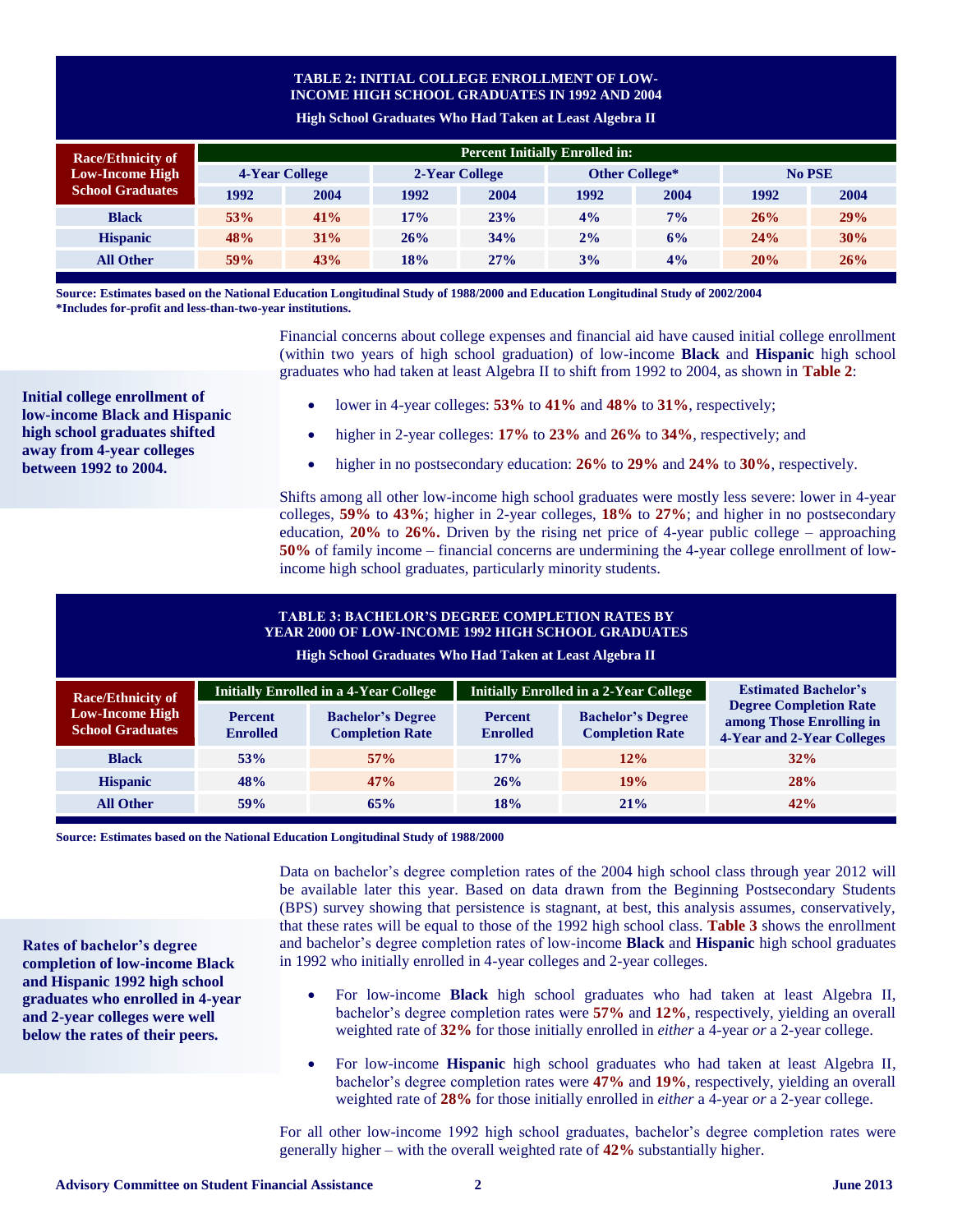# **TABLE 4: PROJECTED BACHELOR'S DEGREE COMPLETION RATES OF LOW-INCOME BLACK AND HISPANIC 2004 HIGH SCHOOL GRADUATES BY 2012**

**High School Graduates Who Had Taken at Least Algebra II**

|                                                                               |                                                                                                          | <b>Initially Enrolled in 4-Year College</b> |                                   | <b>Initially Enrolled in 2-Year College</b>                         | <b>Projected Bachelor's</b>                                                             |  |
|-------------------------------------------------------------------------------|----------------------------------------------------------------------------------------------------------|---------------------------------------------|-----------------------------------|---------------------------------------------------------------------|-----------------------------------------------------------------------------------------|--|
| <b>Race/Ethnicity of</b><br><b>Low-Income High</b><br><b>School Graduates</b> | <b>Bachelor's</b><br><b>Percent</b><br><b>Degree Completion</b><br><b>Enrolled</b><br>Rate of 1992 Peers |                                             | <b>Percent</b><br><b>Enrolled</b> | <b>Bachelor's</b><br><b>Degree Completion</b><br>Rate of 1992 Peers | <b>Degree Completion Rate</b><br>among Those Enrolling in<br>4-Year and 2-Year Colleges |  |
| <b>Black</b>                                                                  | 41%                                                                                                      | 57%                                         | 23%                               | 12%                                                                 | 26%                                                                                     |  |
| <b>Hispanic</b>                                                               | 31%                                                                                                      | 47%                                         | 34%                               | 19%                                                                 | <b>21%</b>                                                                              |  |
| <b>All Other</b>                                                              | 43%                                                                                                      | 65%                                         | 27%                               | 21%                                                                 | 34%                                                                                     |  |

**Source: Estimates based on the National Education Longitudinal Study of 1988/2000 and Education Longitudinal Study of 2002/2004**

**Table 4** shows the projected impact of the enrollment shift depicted in **Table 2**.

- Among low-income **Black** high school graduates in 2004 who had taken at least Algebra II, **41%** enrolled in a 4-year college and **23%** enrolled in a 2-year college.
	- Imputing 1992 bachelor's degree completion rates of **57%** and **12%**, respectively, yields a projected rate of **26%** (down from **32%** in **Table 3**).
- Among low-income **Hispanic** high school graduates in 2004 who had taken at least Algebra II, **31%** enrolled in a 4-year college and **34%** enrolled in a 2-year college.
	- Imputing 1992 bachelor's degree completion rates of **47%** and **19%**, respectively, yields a projected rate of **21%** (down from **28%** in **Table 3**).

Projected bachelor's degree completion rates of 2004 low-income **Black** and **Hispanic** high school graduates through 2012 are decidedly *lower* than those of their peers in 1992.

**Enrollment shifts away from 4-year colleges are undermining bachelor's degree completion rates of low-income Black and Hispanic high school graduates who had taken at least Algebra II.**

| <b>TABLE 5: PROJECTED BACHELOR'S DEGREE LOSSES AMONG</b><br><b>LOW-INCOME 2004 HIGH SCHOOL GRADUATES BY 2012</b><br>High School Graduates Who Had Taken at Least Algebra II |                  |               |               |                                               |                                        |                                            |                  |              |               |  |
|-----------------------------------------------------------------------------------------------------------------------------------------------------------------------------|------------------|---------------|---------------|-----------------------------------------------|----------------------------------------|--------------------------------------------|------------------|--------------|---------------|--|
| 2004 High School Graduates Who Had Taken at Least Algebra II                                                                                                                |                  |               |               |                                               |                                        | <b>Estimated Total Bachelor's Degrees:</b> |                  |              |               |  |
| <b>Race/Ethnicity</b><br><b>Total</b><br>of Low-Income<br><b>High School</b><br><b>Graduates</b>                                                                            | $2004$ High      | <b>Number</b> | $\frac{0}{0}$ | <b>Estimated to Have Completed</b>            |                                        |                                            | <b>Completed</b> |              | Lost          |  |
|                                                                                                                                                                             | <b>School</b>    |               |               | a Bachelor's Degree by 2012                   |                                        |                                            |                  |              |               |  |
|                                                                                                                                                                             | <b>Graduates</b> |               |               | <b>Starting at a</b><br><b>4-Year College</b> | <b>Starting at a</b><br>2-Year College | <b>Total</b>                               | $\frac{0}{0}$    | <b>Total</b> | $\frac{0}{0}$ |  |
| <b>Black</b>                                                                                                                                                                | 169,070          | 96,370        | 57%           | 22,500*                                       | $2.700*$                               | 25,200                                     | 26%              | 71,200       | 74%           |  |
| <b>Hispanic</b>                                                                                                                                                             | 161,050          | 81,530        | 50%           | 11.900*                                       | 5,300*                                 | 17,100                                     | 21%              | 64,400       | 79%           |  |
| <b>All Other</b>                                                                                                                                                            | 400,720          | 305,470       | 76%           | 85,400*                                       | 17,300*                                | 102,700                                    | 34%              | 202,800      | 66%           |  |

**Source: Estimates based on the National Education Longitudinal Study of 1988/2000 and Education Longitudinal Study of 2002/2004 \*Calculated by multiplying initial enrollment rate by bachelor's degree completion rate (from Table 4) by number who had taken at least Algebra II**

**Table 5** translates the rates of bachelor's degree completion in **Table 4** into the projected total number of degrees earned and lost for low-income 2004 high school graduates by 2012.

- Among **Black** high school graduates who had taken at least Algebra II, **25,200** are projected to complete a bachelor's degree but over twice as many will not: **71,200**.
- Among **Hispanic** high school graduates who had taken at least Algebra II, **17,100** are projected to complete a bachelor's degree but over three times as many will not: **64,400**.

Total losses for the decade from 2000 to 2009 are likely to exceed **700,000** (10 x **71,200**) for **Black** high school graduates and approach **650,000** (10 x **64,400**) for their **Hispanic** peers. Total decade-wide bachelor's degree losses among low-income **Black** *and* **Hispanic** high school graduates who took at least Algebra II will likely exceed **1.4 million** [10 x (**71,200** + **64,400**)]. Losses this decade – as college prices and financial concerns rise further – will be even larger.

**Declining rates signal that 1.4 million bachelor's degrees were lost last decade among Black and Hispanic high school graduates and that even more will be lost this decade.**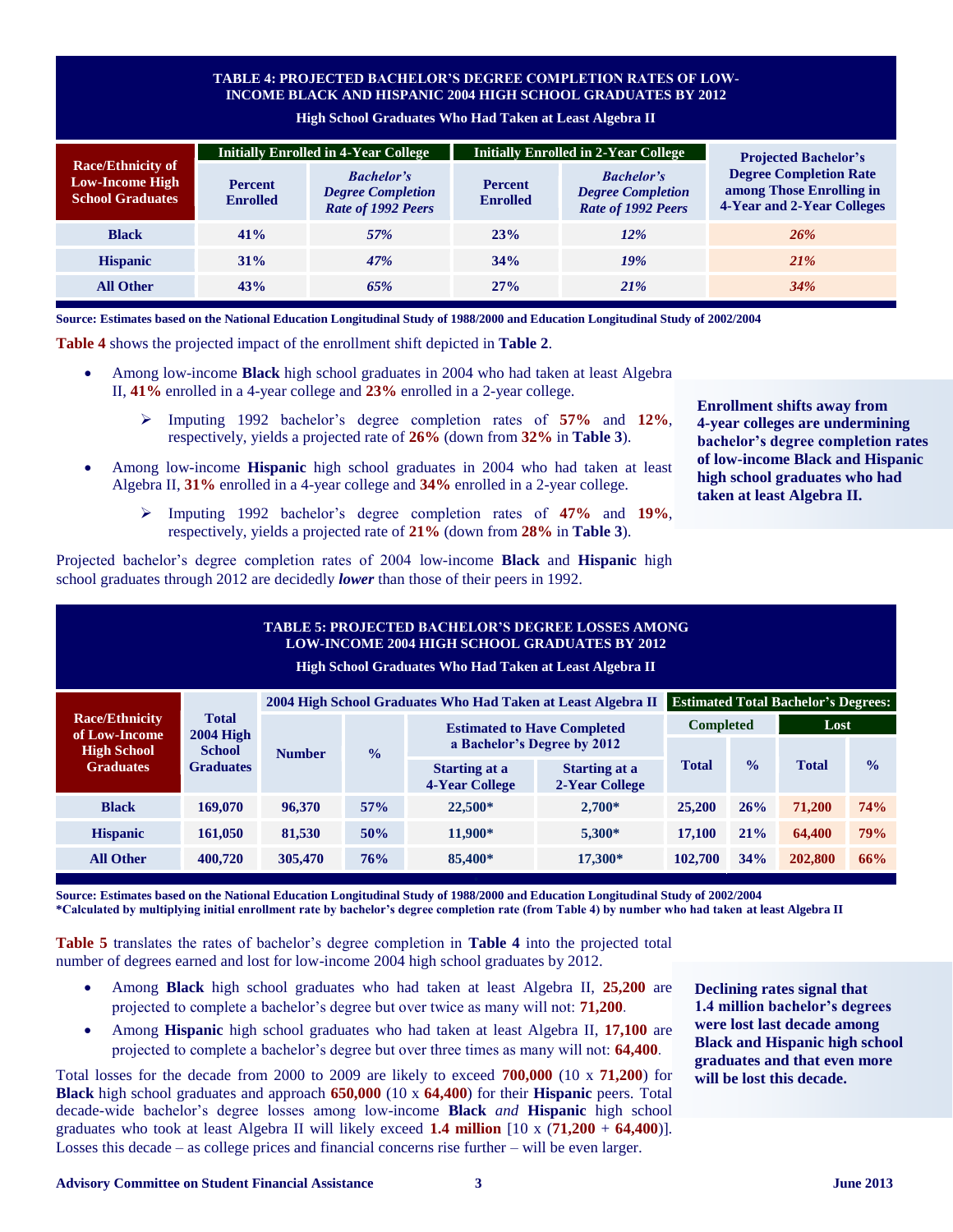#### **INTERPRETING PROJECTED RATES**

The projected bachelor's degree completion rates of low-income **Black** and **Hispanic** high school graduates shown in **Table**  $4 - 26\%$  and  $21\%$ , respectively – are the rates of those who had taken at least Algebra II and initially enrolled in either a 4-year college or a 2-year college. While other **Black** and **Hispanic** youth (and older peers) will earn a bachelor's degree, these are the students who will complete the vast majority of bachelor's degrees to be earned by lowincome **Black** and **Hispanic** students who began high school in year 2000. To fully grasp the implications of these low rates of completion, consider the following:

- Since only **57%** of low-income **Black** high school graduates in 2004 had taken at least Algebra II, the rate of **26%**, stated as a percentage of *all* low-income **Black** high school graduates in 2004, is only  $15\%$  (.26  $\times$  .57).
- Since only **50%** of low-income **Hispanic** high school graduates in 2004 had taken at least Algebra II, the rate of **21%**, stated as a percentage of *all* low-income **Hispanic** high school graduates in 2004, is only  $11\%$  (.21  $\times$  .50).

Further, assuming a high school graduation rate of **80%**, the rates of **15%** and **11%**, stated as a percentage of low-income **Black** and **Hispanic** students *who began high school* in year 2000, are even lower:  $12\%$  (.15  $\times$  .8) and  $9\%$  (.11  $\times$  .8), respectively.

#### **TABLE 6: DISPARITIES IN EDUCATIONAL ATTAINMENT BY RACE/ETHNICITY AND AGE: 2000 AND 2008**

| <b>Race, Ethnicity</b><br>and Age |                 |       | <b>Associate's Degree</b> | <b>Bachelor's Degree</b> |      |  |
|-----------------------------------|-----------------|-------|---------------------------|--------------------------|------|--|
|                                   |                 | 2000  | 2008                      | 2000                     | 2008 |  |
| Race/<br><b>Ethnicity</b>         | <b>White</b>    | $7\%$ | 8%                        | 27%                      | 31%  |  |
|                                   | <b>Black</b>    | 6%    | 7%                        | 14%                      | 18%  |  |
|                                   | <b>Asian</b>    | $7\%$ | 7%                        | 44%                      | 50%  |  |
|                                   | <b>Hispanic</b> | 4%    | 5%                        | 10%                      | 13%  |  |
|                                   | $25 - 34$       | 8%    | 8%                        | 28%                      | 30%  |  |
| Age                               | 35-44           | 8%    | 9%                        | 26%                      | 31%  |  |
|                                   | $45 - 64$       | 6%    | 8%                        | 26%                      | 29%  |  |
|                                   | 65-over         | 3%    | 4%                        | 15%                      | 20%  |  |

**Source: Brookings analysis of Census 2000 and 2008 American Community Survey data. Berube (2010).**

Next, consider the extremely low and declining rates of bachelor's degree completion among recent **Black** and **Hispanic** high school graduates projected above in the context of existing disparities in educational attainment in the broader population. **Table 6** shows that in 2008:

- Bachelor's degree attainment of **Black** Americans (**18%**) and **Hispanic** Americans (**13%**) was decidedly lower than the attainment level of **White** Americans (**31%**) and **Asian** Americans (**50%**).
- Bachelor's degree attainment of 25- to 34-year-old Americans (**30%**) was for the first time *below* that of 35- to 44-year-old Americans  $(31\%)$  – signaling a leveling off in overall national bachelor's degree attainment.

Indeed, by 2011, disparities had widened between bachelor's degree attainment of **Black** Americans (**20%**), **Hispanic** Americans (**14%**), and **White** Americans (**34%**). Bachelor's degree attainment of **Asian** Americans (**50%**) remained level (U.S. Census Bureau, 2011).

Because **Black** and **Hispanic** high school graduates are disproportionately from low-income families, rising net prices and inadequate need-based grant aid will continue to cause shifts in enrollment away from 4-year colleges, ever declining rates of bachelor's degree completion, and increasingly greater inequality in educational attainment by income, race, and ethnicity.

**Bachelor's degree completion rates of 15% and 11%, stated as a percentage of all low-income Black and Hispanic students who began high school in year 2000, are even lower: 12% and 9%, respectively.**

**Declining rates of bachelor's degree completion among recent low-income high school graduates** 

**will worsen inequality in bachelor's degree attainment** 

**by race and ethnicity in the population.**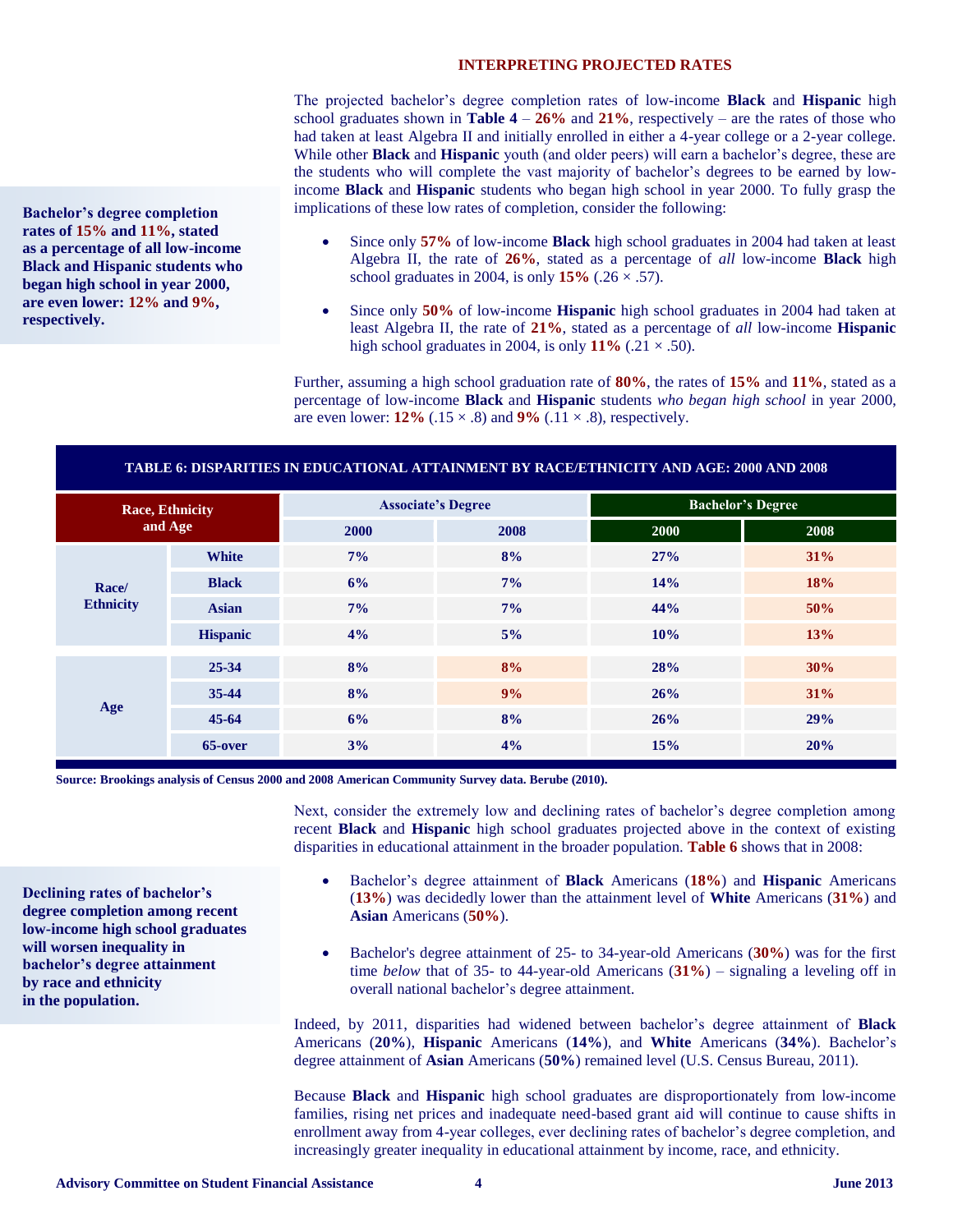## **POLICY IMPLICATIONS**

The foregoing findings have important implications for HEA reauthorization and the evaluation of proposals to redesign federal needbased grant aid. The likely impact of such proposals on these considerable losses and escalating inequality of opportunity must be considered. Five proposals currently under consideration deserve special scrutiny.

- **Denying Aid to Students Based on Risk of Non-Completion.** Projected bachelor's degree completion rates for the 2004 high school class by 2012 are *lower* and *more unequal* than for their 1992 peers **(Table 4)**. For **Black** high school graduates, the rate has fallen to **26%** (from **32%** for the 1992 class); for **Hispanic** high school graduates, the rate has fallen to **21%** (from **28%** for the 1992 class). This means that **Black** and **Hispanic** high school graduates who have taken at least Algebra II and seek a bachelor's degree have, on average, a **74%** and **79%** risk, respectively, of not completing a bachelor's degree. All other low-income peers face only slightly lower risk: **66% (Table 5)**. These risk levels are due to the impact of *finances*. Denying such students the grant or loan funds necessary to meet rising college expenses, based on risk of non-completion, will discourage enrollment, drive students toward higher cost private loans, and undermine persistence and completion.
- **Demanding Budget-Neutral Funding of Title IV Student Aid.** Requiring that necessary increases in federal need-based grant aid be offset with decreases in other sources of student aid is tantamount to assuming there are no additional funds for national investment in human capital. This austerity-inspired assumption, responsive to short term fiscal exigencies that are no longer relevant, will trigger zero-sum redistributions of existing student aid funds, arbitrarily lowering awards to some students while increasing awards to others. Since adequately precise empirical estimates of student response to loss of student aid do not exist, it is virtually impossible to ensure that budget neutral funding will improve completion among those gaining funds more than it will undermine both access and completion among those losing funds. At a minimum, policymakers should require that proponents show how access and completion can be held harmless under budget neutral funding.
- **Eliminating Pell Grants to Fund Block Grants to the States**. Ensuring that the nation's workforce remains productive and globally competitive is a federal responsibility. Maintaining access to postsecondary education and pursuing a fair and equitable distribution of income are federal responsibilities as well. Over the last several decades, states have moved increasingly away from need-based grant aid toward merit-based grant aid. Given fiscal challenges, it is likely that block grants could be diverted to other state needs and away from both student aid and support to institutions of higher education. Thus, it is unlikely that eliminating Pell Grants to fund block grants to the states would result in lower net prices at 4-year public colleges facing low-income **Black** and **Hispanic** high school graduates, who often appear to be less well prepared, by merit-based measures such as test score and grade point average. The same is true regarding proposals to eliminate Pell Grants to fund block grants to institutions. Policymakers should demand that proponents show the redistributive impact on students and institutions of replacing the Pell Grant program with block grants to states or institutions (ACSFA, 2012a).
- **Dismantling Partnerships in Need-Based Student Grant Aid.** For decades, the overarching goal of strong supporters of need-based grant aid has been the creation of a partnership among the federal government, state governments, and institutions to ensure that low-income students had sufficient grant aid to enroll and persist in higher education. The Advisory Committee's sole reauthorization recommendation in 2003 was to leverage federal need-based grant aid to increase state need-based grant aid. Decoupling federal grant aid from state and institutional grant aid, as both fail to keep pace with college expenses, will lead inevitably to increases in wasteful and inefficient merit-based grants at the state and institutional level. It would signal a significant retreat from federal student aid policy of the last four decades, increase net prices facing lowincome students, and complicate student aid delivery. Proponents of decoupling must show policymakers that doing so will not greatly worsen access, completion, and national income inequality (ACSFA, 2012b).
- **Relying Exclusively on Improvements to Student Aid Delivery.** The high school graduates included in this bulletin represent a special group, constituting the primary source of the vast majority of **Black** and **Hispanic** bachelor's degrees that will be earned in the coming decades. There is no evidence in the longitudinal record that they were deterred by inadequate financial aid information or complexity of application forms and processes. In fact, there has been no evidence in the nation's longitudinal data that low-income students who are at least minimally qualified to attend a 4-year college have been deterred by the delivery system for over two decades. High school graduates who aspire and expect to earn a bachelor's degree, take a college preparatory curriculum, plan to enroll in a 4-year college, and complete a college admissions application do not abandon those aspirations and plans upon seeing the FAFSA. Annually today, over twice as many low-income high school students successfully apply for a Pell Grant for the first time as the number of low-income high school graduates having taken at least Algebra II. While improving information and further simplifying forms and processes are constructive, and can lower frustration of at-risk students, doing so will not reverse the bachelor's degree losses projected in this bulletin. Substituting delivery system improvements for need-based grant aid cannot neutralize the impact of rising college prices.

In its 2010 report, the Advisory Committee recommended that need-based grant aid from all sources be increased. In particular, the 2010 report cautioned that the steady erosion in the purchasing power of Pell Grants must be reversed if any progress is to be made in ensuring equal educational opportunity and success in higher education. Without such increases, inequality in access and degree completion will steadily worsen – as will inequality in national income.